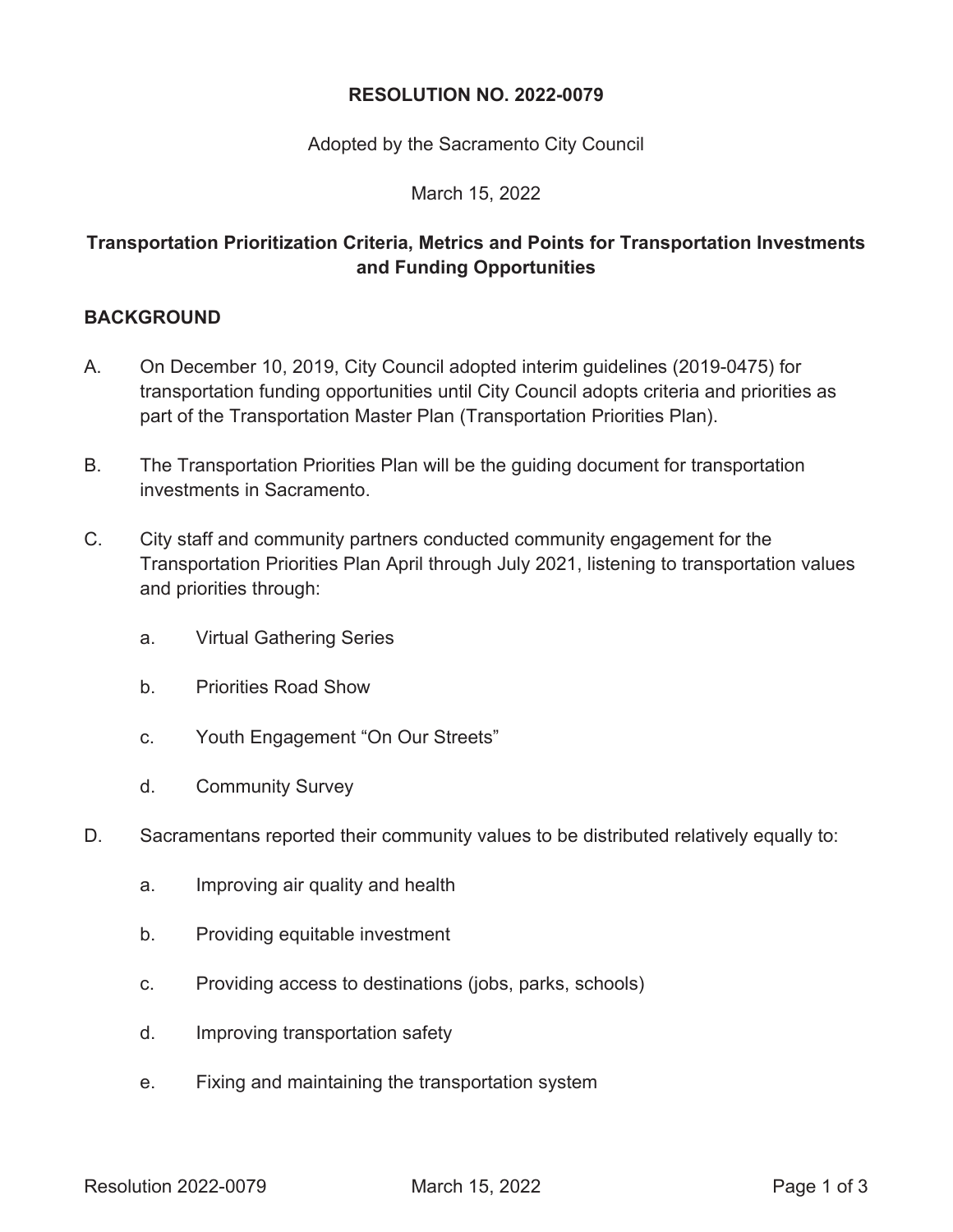### **BASED ON THE FACTS SET FORTH IN THE BACKGROUND, THE CITY COUNCIL RESOLVES AS FOLLOWS:**

Section 1. The City Council directs the Transportation Prioritization Criteria, Metrics and Points provided in Attachment A to be used to prioritize projects for inclusion in the Transportation Priorities Plan.

#### **Table of Contents:**

Exhibit A - Transportation Prioritization Criteria, Metrics and Points

Adopted by the City of Sacramento City Council on March 15, 2022, by the following vote:

| Ayes: | Members Ashby, Guerra, Harris, Jennings, Loloee, Schenirer, Valenzuela, Vang, |
|-------|-------------------------------------------------------------------------------|
|       | and Mayor Steinberg                                                           |

| Noes:    | None                                                                                  |
|----------|---------------------------------------------------------------------------------------|
| Abstain: | None                                                                                  |
| Absent:  | None                                                                                  |
| Attest:  | Digitally signed by Mindy Cuppy<br>Mindy Cuppy Date: 2022.03.21 17:08:59<br>$-07'00'$ |
|          | Mindy Cuppy, City Clerk                                                               |

*The presence of an electronic signature certifies that the foregoing is a true and correct copy as approved by the Sacramento City Council.*